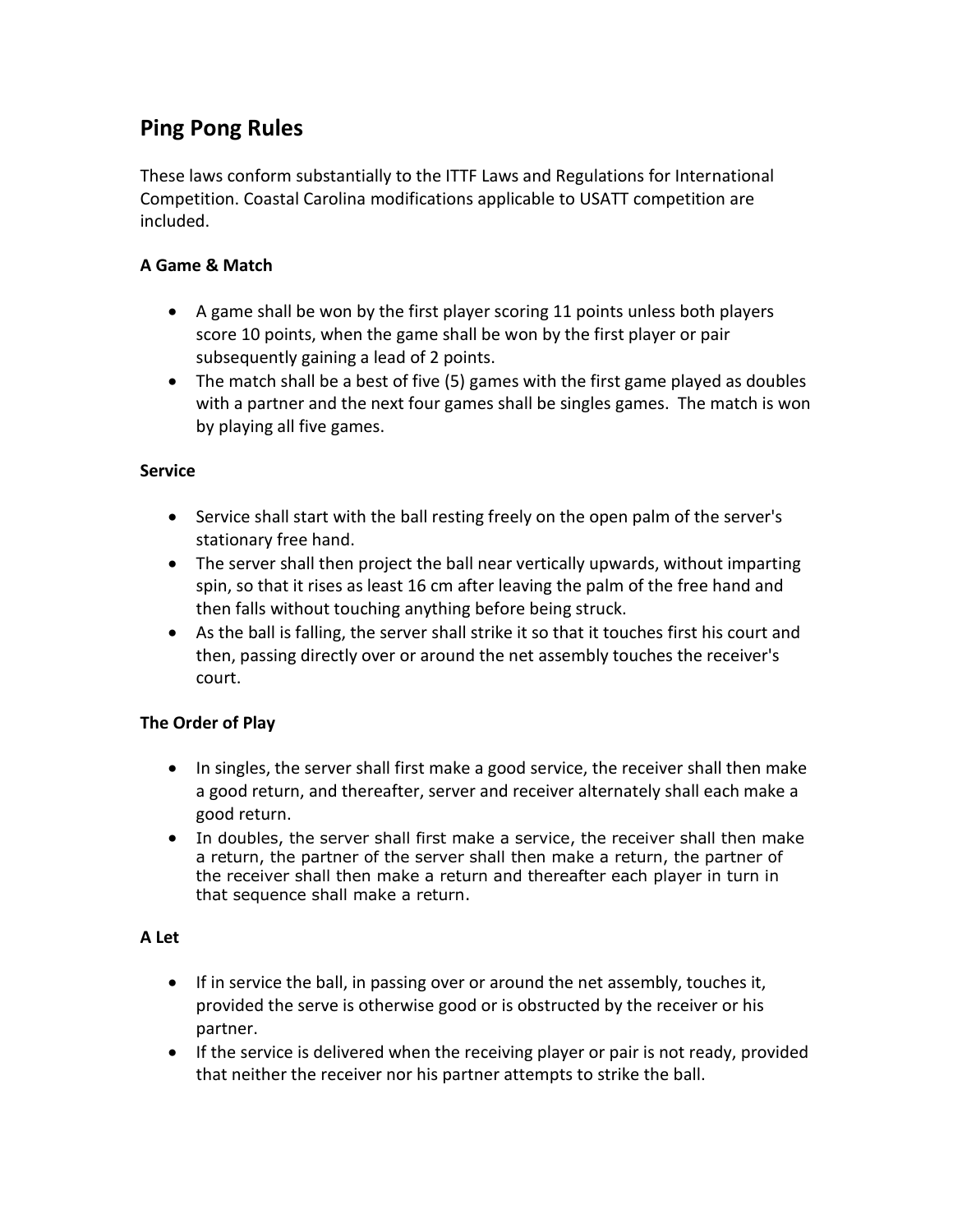## **A Point**

- Unless the rally is a let, a player shall score a point:
	- o If his opponent fails to make a good service.
	- o If his opponent fails to make a good return.
	- $\circ$  If, after he has made a good service or a good return, the ball touches anything other than the net assembly before being struck by his opponent.
	- o If the ball passes beyond his end line without touching his court, after being struck by his opponent.
	- o If his opponent obstructs the ball
	- o If his opponent strikes the ball twice successively.
	- $\circ$  If his opponent strikes the ball with a side of the racquet blade having an illegal surface.
	- o If his opponent's free hand touches the playing surface.

## **The Choice of Ends and Serves**

- The choice of ends and the right to serve or receive first in a match shall be decided by lot and the winner may choose to serve or receive first or to start at a particular end.
- When one player or pair has chosen to serve or receive first or to start at a particular end, the other player or pair shall have the other choice.
- After each 2 points have been scored the receiving player shall become the serving player and so on until the end of the game, unless both players score 10 points or the expedite system is in operation, when the sequence of serving and receiving shall be the same but each player shall serve for only 1 point in turn.
- The player serving first in a game shall receive first in the next game of the match.
- The player starting at one end in a game shall start at the other end in the next game of the match and in the last possible game of a match the players or pairs shall change ends when first one player or pair scores 5 points.

## **Out of Order of Serving, Receiving or Ends**

- If a player serves or receives out of his turn, play shall be interrupted and shall continue with that player serving or receiving who should be server or receiver respectively at the score that has been reached according to the sequence established at the beginning of the match, and in doubles, to the order or serving chosen by the pair having the right to serve first in the game in which the error is discovered.
- If by mistake the players have not changed ends when ends should have been changed, play shall be interrupted as soon as the error is discovered and the players shall change ends.